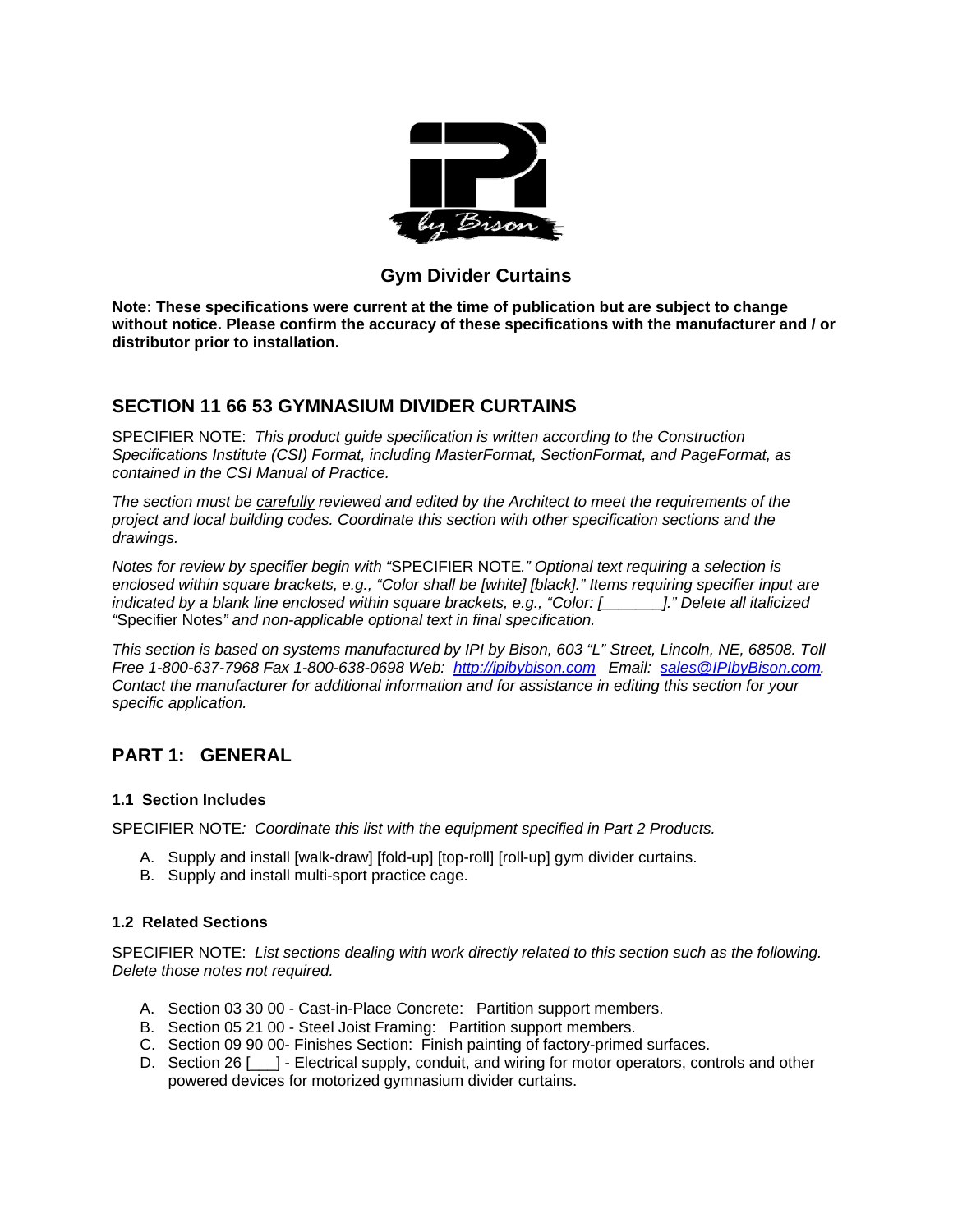## **1.3 Submittals**

- A. Comply with Section 01 33 00 Submittal Procedures.
- B. Product Data: Submit manufacturer's published product data, including installation instructions.
- C. Shop Drawings: Submit manufacturer's shop drawings showing plans, elevations, sections, details and attachments to other work.
- D. Warranty: Submit manufacturer's standard warranty.

#### **1.4 Quality Assurance**

A. All gymnasium divider components and accessories shall be products of a single manufacturer.

#### **1.5 Delivery, Storage and Handling**

- A. Comply with manufacturer's recommendations for delivery, storage and handling.
- B. Deliver materials to site in manufacturer's original, unopened packaging, with labels clearly identifying product name, manufacturer, and location of installation. Upon delivery, materials shall be inspected for damage. Deficient materials shall not be used.
- C. Storage: Store materials in a clean, dry area indoors in accordance with manufacturer's instructions. Keep temporary protective coverings in place to product from damage due to moisture and construction activities.
- D. Handling: Protect materials and finish from damage to surface and edges during handling and installation.

# **PART 2: PRODUCTS**

#### **2.1 Manufacturer**

A. IPI by Bison, 603 "L" Street, Lincoln, NE, 68508. Toll Free 1-800-637-7968 Fax 1-800-638-0698 Web: http://ipibybison.com Email: sales@IPIbyBison.com.

SPECIFIER NOTE: *Delete one of the following two paragraphs; coordinate with requirements of Division 1 on product options and substitutions.* 

- A. Substitutions: Not permitted.
- B. Requests for substitutions will be considered in accordance with provisions of Section 01 60 00.

## **2.2 Gymnasium Divider Curtains**

SPECIFIER NOTE: *Include the following article for IPI by Bison Model No. IP810 Walk-Draw Gym Divider Curtain. Delete article if not required.* 

- A. Gymnasium Divider Curtains: Model No. IP810 Walk-Draw Gym Divider Curtain.
	- 1. Size: Walk-draw type divider curtain, example by thigh.
	- 2. All curtain materials shall be fire-rated as self-extinguished and registered as approved by the California State Fire Marshall. Test methods shall be comparable to standards of UL-214 and NFPA-701.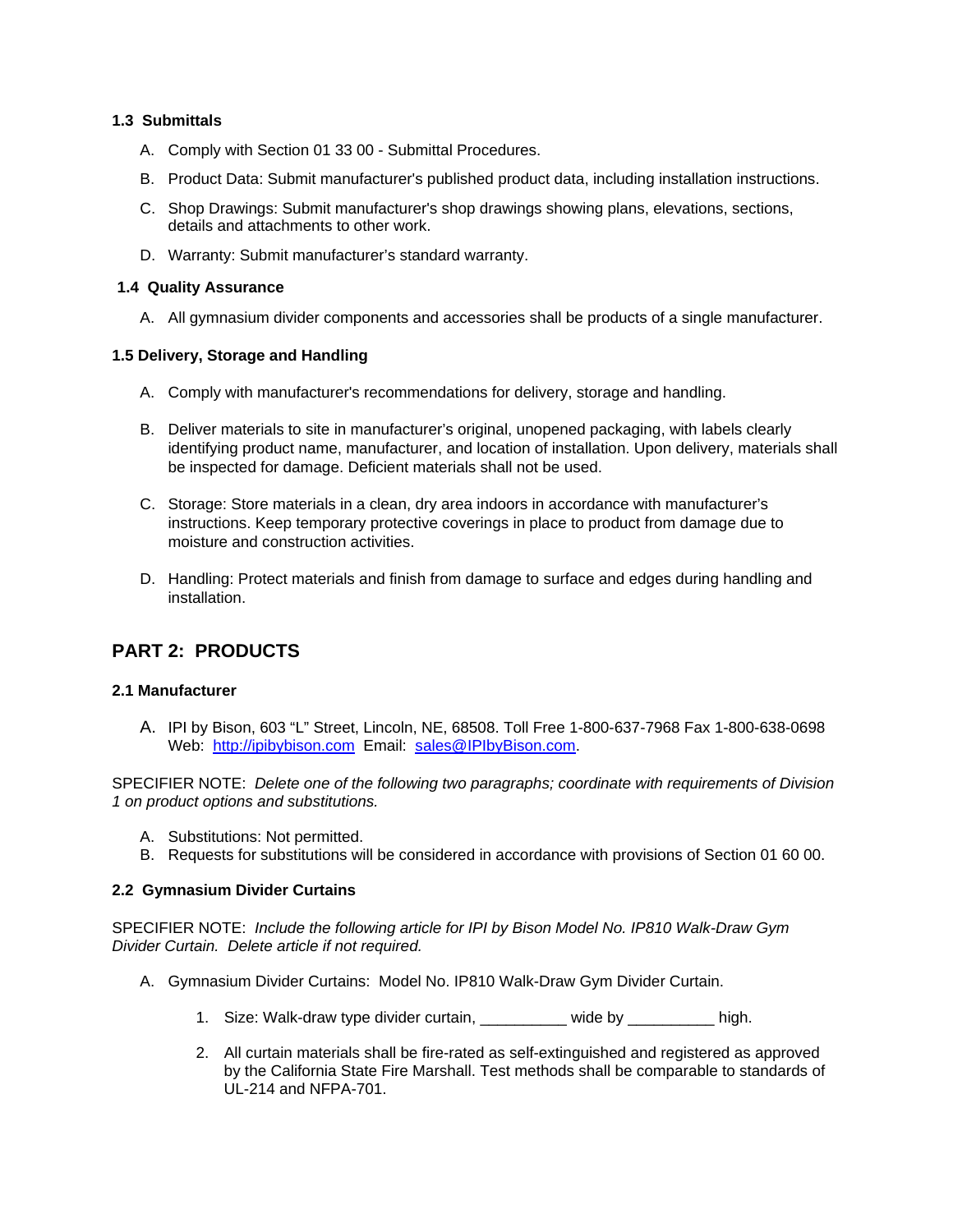- 3. Lower Curtain: Lower [8'-0" standard] [\_\_\_\_\_\_\_] of curtain is made of flame retardant polyester reinforced solid vinyl fabric [18 oz.] [22 oz.] per square yard and contains antibacterial and fungi-resistant treatment to prevent mildew and rot. All seams, outer edge hems and bottom pocket containing 2/0 coil proof chain shall be electronically welded with a 1", full contact weld.
	- a) Colors: [red] [white] [dark blue] [light blue] [yellow] [green] [gray] [black] [maroon] [beige]

#### SPECIFIER NOTE: *22 oz vinyl is only available in red, dark blue and gray. Delete other color options if specifying 22 oz vinyl.*

- 4. Upper Curtain: Upper section of curtain shall be VCP mesh; woven vinyl encapsulated polyester yarns with a 50% plus open grid weave for air circulation. A double thickness of solid vinyl fabric, double welded to the mesh, shall form the 3" wide top and side edge hems of the curtain. Rolled rim spur type grommets shall be located 12" on center across top edge of the curtain for attachment of supporting carriers.
	- a) Colors: [white] [yellow] [red] [dark blue] [gray] [black]
- 5. Curtain Track: Track shall be heavy-duty 14 ga. galvanized steel, 1-3/4" wide x 2" high. Suspension spacing, from building structure with beam clamps and hanger brackets, shall not exceed 8'-0" on center.
- 6. Carriers: Carriers shall be bumper type with 1" diameter nylon tire ball bearing wheels. Attachment to curtain shall be made with trim chain and S-hook to grommets spaced 12" on center.
- 7. Curtain Fullness: Curtains shall be supplied with sufficient fullness (1/2" per foot of opening width) to easily extend the desired distance without excessive stretching. Stack space for curtain shall not exceed 1-1/4" per foot of curtain width. Tie-back strap shall be provided to secure curtain against wall when not in use.

SPECIFIER NOTE: *Include the following article for Bison Model No. IP850 Fold-Up Gym Divider Curtain. Delete article if not required.* 

- A. Gymnasium Divider Curtains: Model No. IP850 Fold-Up Gym Divider Curtain.
	- 1. Size: Fold-up type divider curtain, example by thigh.
	- 2. All curtain materials shall be fire-rated as self-extinguished and registered as approved by the California State Fire Marshall. Test methods shall be comparable to standards of UL-214 and NFPA-701.
	- 3. Lower Curtain: Lower [8'-0" standard] [\_\_\_\_\_\_\_] of curtain is made of flame retardant polyester reinforced solid [18 oz.] [22 oz] per square yard VCN fabric and contains antibacterial and fungi-resistant treatment to prevent mildew and rot. All seams, outer edge hems and bottom pocket hem are electronically welded with 1" full contact weld.
		- a) Colors: [red] [white] [dark blue] [light blue] [yellow] [green] [gray] [black] [maroon] [beige]

SPECIFIER NOTE: *22 oz vinyl is only available in red, dark blue and gray. Delete other color options if specifying 22 oz vinyl.* 

> 4. Upper Curtain: Upper section of curtain shall be VCP mesh; woven vinyl encapsulated polyester yarns with a 50% plus open grid weave for air circulation. Solid vinyl fabric strips 6" wide shall be welded to the VCP mesh at hoist line locations. Solid vinyl fabric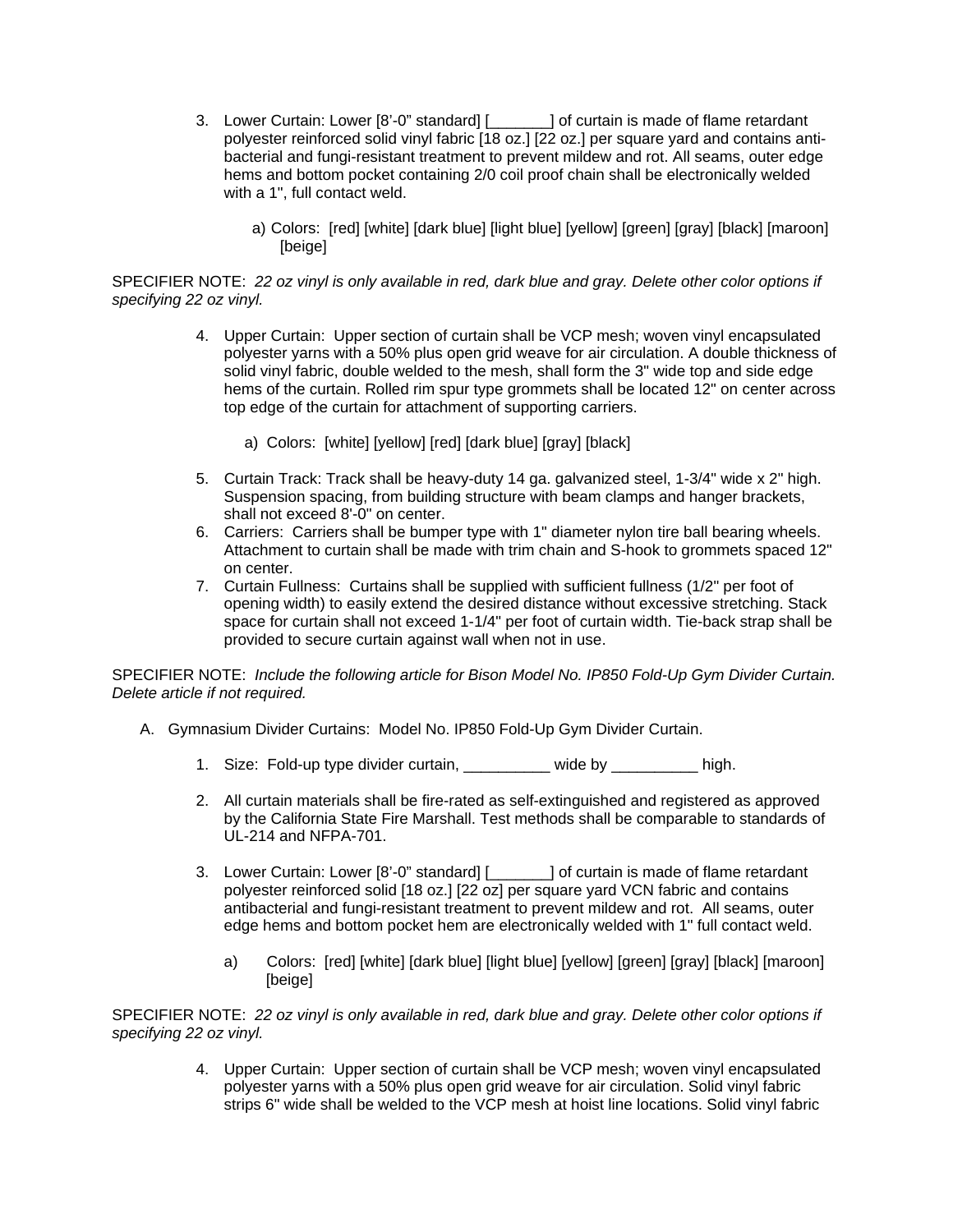shall be welded to the top edge of the VCP mesh to form a pocket hem to accommodate a 1-5/8" diameter galvanized tube batten for curtain support.

- a) Colors: [white] [yellow] [red] [dark blue] [gray] [black]
- 5. Top Tube Batten supporting curtain shall be suspended from each drive pipe support assembly with adjustable 2/0 chain.
- 6. Folding Action: Curtain shall be hoisted by 1/8" diameter steel aircraft cable. Spacing shall not exceed 10'-0" on center. Each hoist line shall be attached to the 1-5/8" diameter steel tube batten in the bottom hem of curtain, run through grommets vertically spaced 18" on center to top of the curtain and terminate at the individual drum formed on the 2- 3/8" diameter drive pipe shaft above the curtain. Suspension of curtain in stored position shall not rely on one cable for support.
- 7. Electrical Operation: Electrical operation of the drive shaft shall consist of a compensating type power unit with a [3/4 H.P.] [1 H.P.], 115 Volt, single phase reversible motor with built-in thermal overload protection. Speed reduction to be through load holding worm and worm gears. Remote control operation shall include integral limit switch to control the upper and lower limit of curtain travel.
- 8. A security key lock, three-position momentary contact wall switch, shall be furnished with flush type cover plate. Key switch shall be located so that operator has a full view of the curtain while it is being operated.

SPECIFIER NOTE: *Use the following paragraph to specify keyless programmable operating system for gymnasium divider curtains. Delete paragraph if not specified.*

- 9. Controls: Provide Model IPGCS Gym Command System keyless programmable operating system for gymnasium as manufactured by IPI by Bison.
	- a) Base Control Unit: Wall mounted touch pad programmable controller with a LCD display.
	- b) Remote Relay Box: Can control up to 256 combinations of gym components and 15 amp auxiliary equipment.
	- c) Provide engraved wall mountable legend plate.

SPECIFIER NOTE: *Use the following to specify GoalTender Wireless Remote Control System for gymnasiums. Model IPGT27 controls 27 units. Model IPGT9 controls 9 units. Delete paragraph if not specified.* 

- 10. Controls: Provide GoalTender Wireless Remote System as manufactured by IPI by Bison.
	- a) Transmitter: [Model IPGT27 to operate up to 27 separate devices] [Model IPGT9 to operate up to 9 separate devices]
	- b) Receivers: 24 Volt Model IPGT1 GoalTender Receiver. One for each electric hoist.

SPECIFIER NOTE: *Include the following article for IPI by Bison Model No. IP870 Top-Roll Gym Divider Curtain.* 

- A. Gymnasium Divider Curtains: Model No. IP870 Top-Roll Gym Divider Curtain.
	- 1. Size: Top-Roll type divider curtain, \_\_\_\_\_\_\_\_\_\_ wide by \_\_\_\_\_\_\_\_\_\_ high.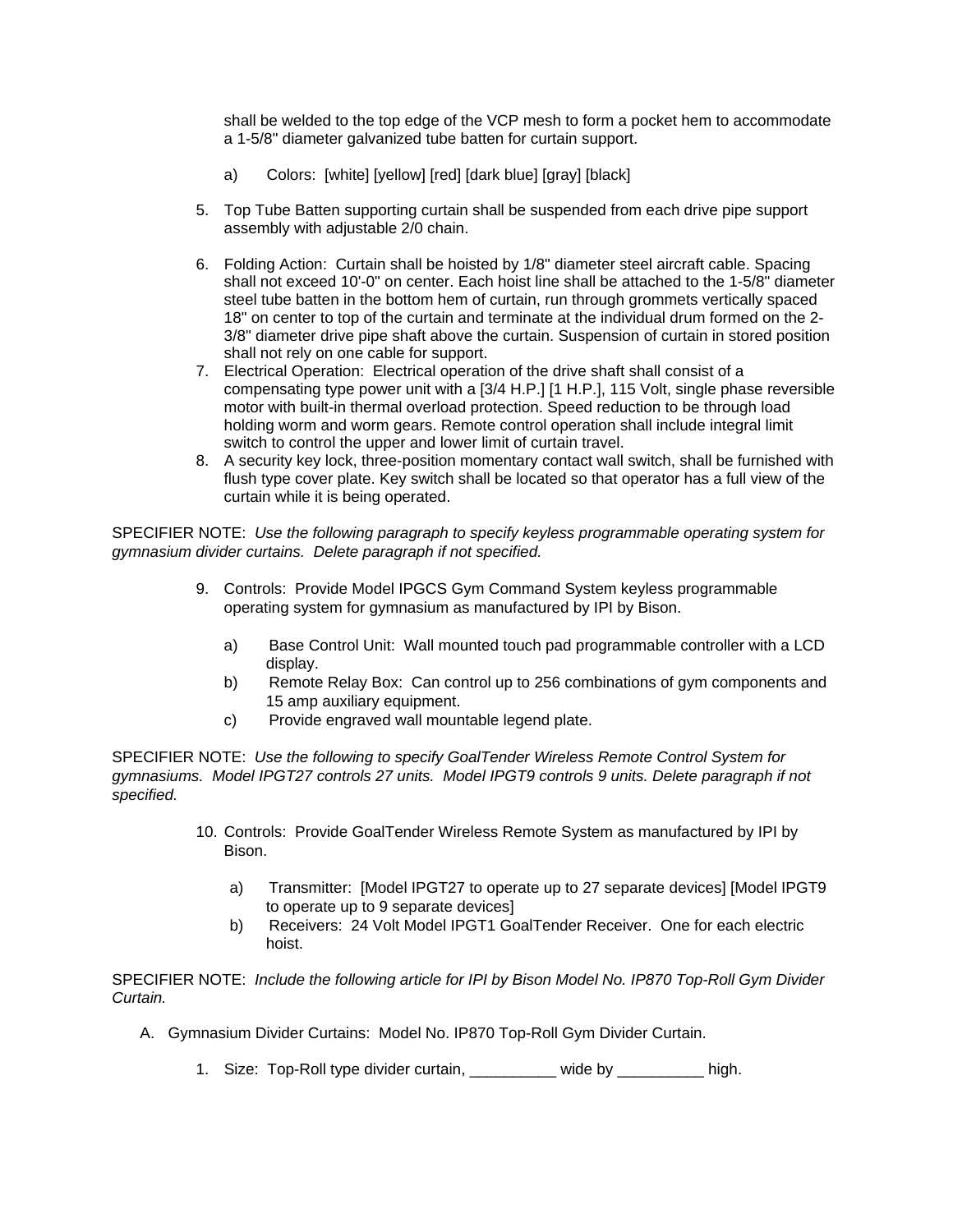- 2. All curtain materials shall be fire-rated as self-extinguished and registered as approved by the California State Fire Marshall. Test methods shall be comparable to standards of UL-214 and NFPA-701.
- 3. Lower Curtain: Lower [8'-0" standard] [\_\_\_\_\_\_\_] of curtain is made of flame retardant polyester reinforced solid [18 oz.] [22 oz] per square yard VCN fabric and contains antibacterial and fungi-resistant treatment to prevent mildew and rot. All seams, outer edge hems and bottom pocket hem are electronically welded with 1" full contact weld.

SPECIFIER NOTE: *22 oz vinyl is only available in red, dark blue and gray. Delete other color options if specifying 22 oz vinyl.* 

- b) Colors: [red] [white] [dark blue] [light blue] [yellow] [green] [gray] [black] [maroon] [beige]
- 4. Upper Curtain: The upper section is constructed of VCP mesh, woven vinyl encapsulated polyester yarns with a 50% plus open grid weave for air circulation.
	- b) Colors: [white] [yellow] [red] [dark blue] [gray] [black]
- 5. Electrical Operation: Curtain is electrically operated by a [3/4 H.P.] [1 H.P.], 115 volt single phase electric hoist with built-in thermal overload protection with speed reduction through a load holding worm gear. Hoist includes integral limit switch to control the upper and lower limit of curtain travel.
- 6. A security lock, three-position momentary contact wall switch with a flush type cover plate is furnished standard.

SPECIFIER NOTE: *Use the following paragraph to specify keyless programmable operating system for gymnasium divider curtains. Delete paragraph if not specified.*

- 7. Controls: Provide Model IPGCS Gym Command System keyless programmable operating system for gymnasium as manufactured by IPI by Bison.
	- a) Base Control Unit: Wall mounted touch pad programmable controller with a LCD display.
	- b) Remote Relay Box: Can control up to 256 combinations of gym components and 15 amp auxiliary equipment.
	- c) Provide engraved wall mountable legend plate.

SPECIFIER NOTE: *Use the following to specify GoalTender Wireless Remote Control System for gymnasiums. Model IPGT27 controls 27 units. Model IPGT9 controls 9 units. Delete paragraph if not specified.* 

- 8. Controls: Provide GoalTender Wireless Remote System as manufactured by IPI by Bison.
	- a) Transmitter: [Model IPGT27 to operate up to 27 separate devices] [Model IPGT9 to operate up to 9 separate devices]
	- b) Receivers: 24 Volt Model IPGT1 GoalTender Receiver. One for each electric hoist.

SPECIFIER NOTE: *Include the following article for IPI by Bison Model No. IP880 Roll-Up Gym Divider Curtain. Delete article if not required.* 

A. Gymnasium Divider Curtains: Model No. IP880 Roll-Up Gym Divider Curtain.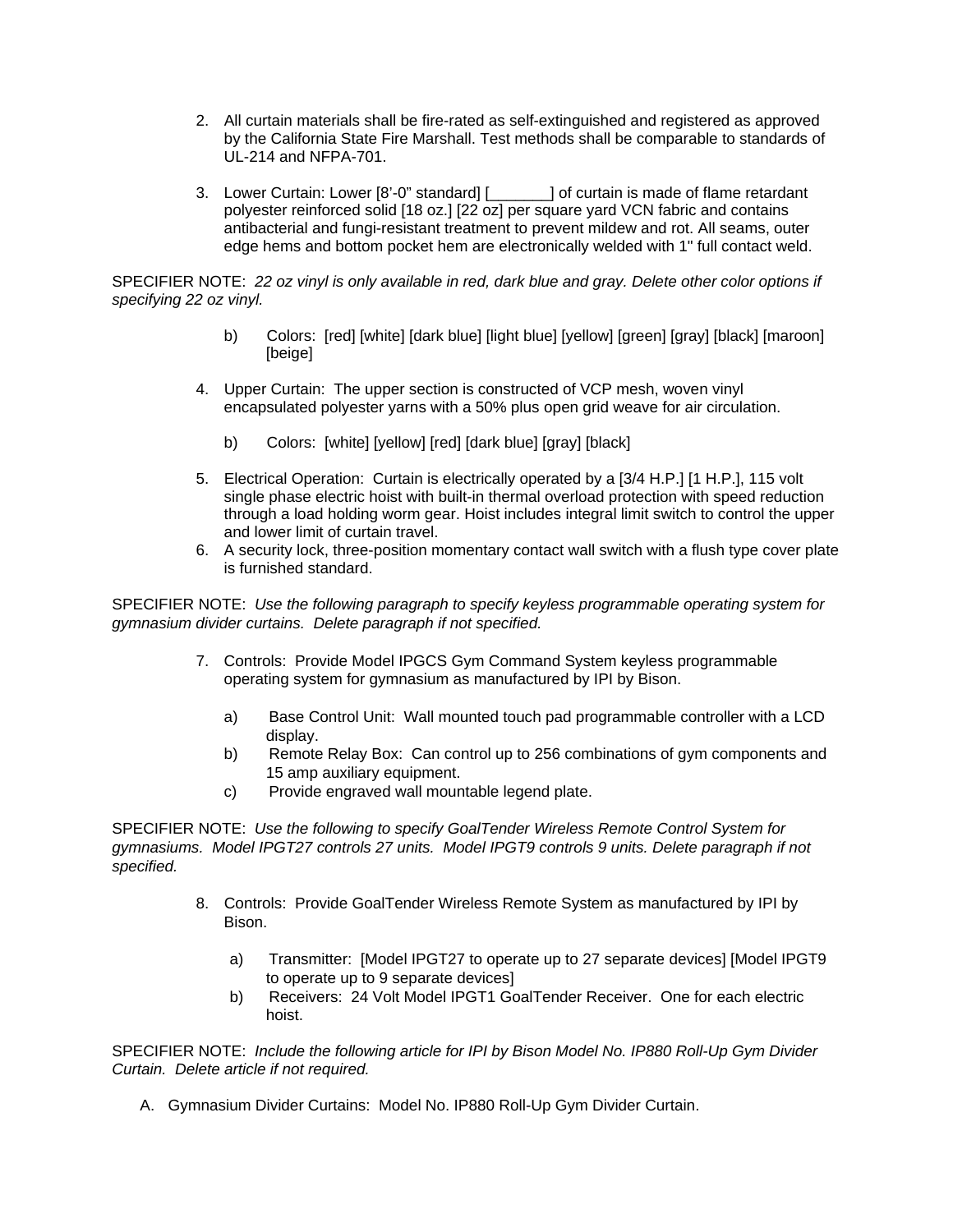- 1. Size: Roll-up type divider curtain, \_\_\_\_\_\_\_\_\_ wide by \_\_\_\_\_\_\_\_ high.
- 2. All curtain materials shall be fire-rated as self-extinguished and registered as approved by the California State Fire Marshall. Test methods utilized are comparable to standards of UL-214 and NFPA-701.
- 3. Lower Curtain: Lower [8'-0" standard] [\_\_\_\_\_\_\_] of curtain shall be polyester reinforced solid vinyl fabric [18 oz.] [22 oz] per square yard and contains anti-bacterial and fungiresistant treatment to prevent mildew and rot. All seams, outer edge hems, and bottom pocket hem shall be electronically welded with 1" full contact weld.

SPECIFIER NOTE: *22 oz vinyl is only available in red, dark blue and gray. Delete other color options if specifying 22 oz vinyl.* 

- a) Colors: [red] [white] [dark blue] [light blue] [yellow] [green] [gray] [black] [maroon] [beige]
- 4. Upper Curtain: Upper section of curtain shall be VCP mesh; woven vinyl encapsulated polyester yarns with a 50% plus open grid weave for air circulation. Solid vinyl fabric shall be welded to the top edge of the VCP mesh to form a pocket hem to accommodate a 1- 5/8" diameter tube batten for curtain support.
	- a) Colors: [white] [yellow] [red] [dark blue] [gray] [black]
- 5. Top Tube Batten supporting curtain shall be suspended from each drive pipe support assembly with adjustable 2/0 chain.
- 6. Rolling Action: Curtain shall be hoisted by a 3" wide nylon belt. Spacing of belts shall not exceed 16'-0" on center. Each hoist belt shall be attached to the top batten pipe; run down the face of the curtain; below the 3-1/2" diameter steel pipe; up the back side of the curtain and terminate at the individual drum formed on the 2-3/8" diameter drive pipe shaft above the curtain.
- 7. Electrical Operation: Electrical operation of the drive shaft shall consist of a compensating type power unit with a [3/4 H.P.], [1 H.P.], 115 Volt, single phase reversible motor with built-in thermal overload protection. Speed reduction to be through load holding worm gears. Remote control operation shall include integral limit switch to control the upper and lower limit of curtain travel.
- 8. A security key lock, three-position momentary contact wall switch, shall be furnished with flush type cover plate. Key switch shall be located so that the operator has full view of the curtain while it is being operated.

SPECIFIER NOTE: *Use the following paragraph to specify keyless programmable operating system for gymnasium divider curtains. Delete paragraph if not specified.*

- 9. Controls: Provide Model IPGCS Gym Command System keyless programmable operating system for gymnasium as manufactured by IPI by Bison.
	- a) Base Control Unit: Wall mounted touch pad programmable controller with a LCD display.
	- b) Remote Relay Box: Can control up to 256 combinations of gym components and 15 amp auxiliary equipment.
	- c) Provide engraved wall mountable legend plate.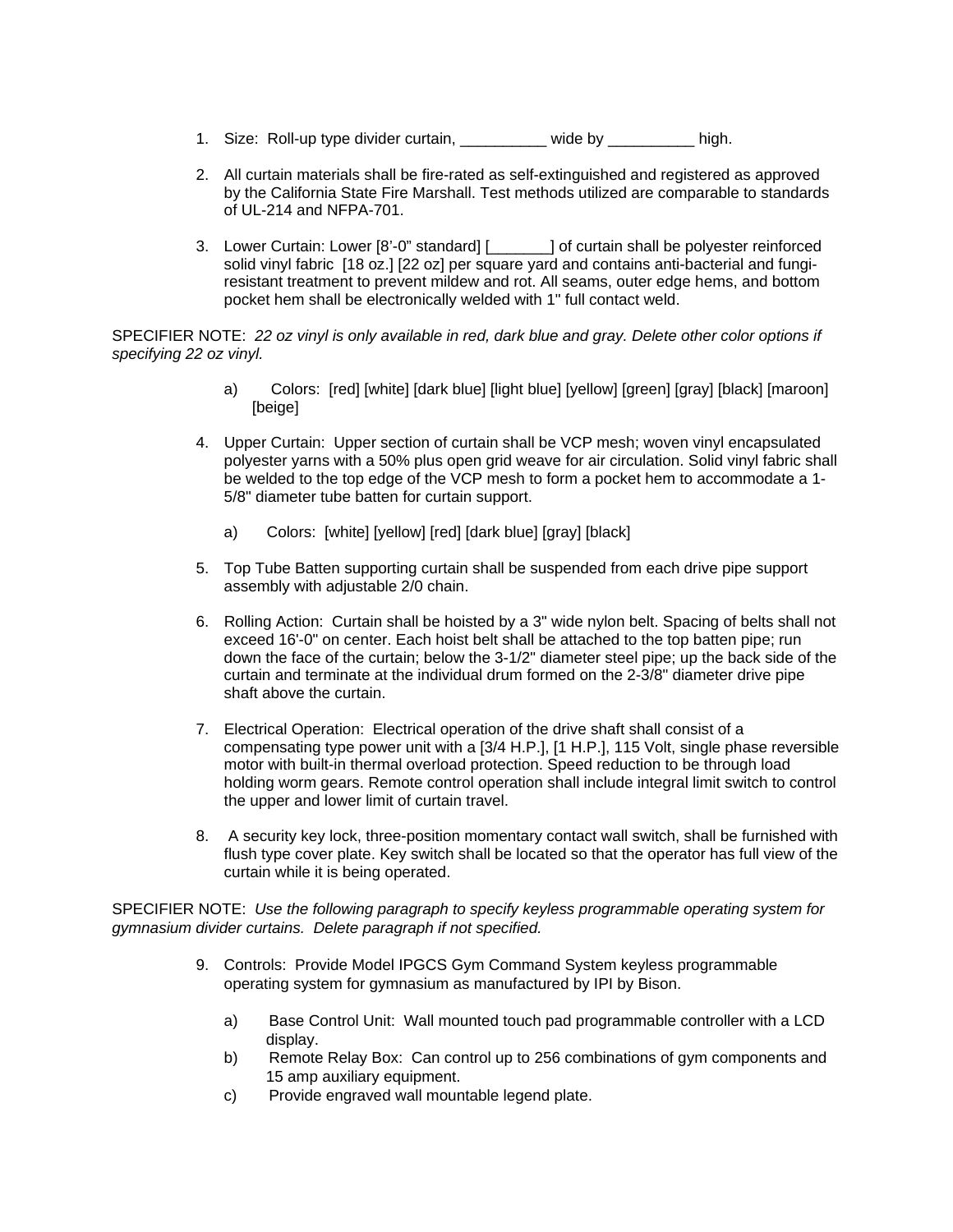SPECIFIER NOTE: *Use the following to specify GoalTender Wireless Remote Control System for gymnasiums. Model IPGT27 controls 27 units. Model IPGT9 controls 9 units. Delete paragraph if not specified.* 

- 10 Controls: Provide GoalTender Wireless Remote System as manufactured by IPI by Bison.
	- a) Transmitter: [Model IPGT27 to operate up to 27 separate devices] [Model IPGT9 to operate up to 9 separate devices]
	- b) Receivers: 24 Volt Model IPGT1 GoalTender Receiver. One for each electric hoist.

#### **2.3 Multi-Sport Practice Cage**

SPECIFIER NOTE: *Include the following article for IPI by Bison Model No. IP860 Multi-Sport Practice Cage. Delete article if not required.* 

A. Multi-Sport Practice Cage: Model No. IP860 Multi-Sport Practice Cage.

SPECIFIER NOTE: *Standard size is 10' h x 10' w x 70' l. Custom sizes are available. Contact IPI by Bison for details.* 

- 1. Size: Multi-Sport practice cage [10'] [\_\_\_\_] wide by [10'] [\_\_\_\_] high by [70'] [\_\_\_\_\_] long.
- 2. Multi-Sport cage net shall be constructed of 7/8" square mesh black golf netting. Two velcro corners allow one long side wall to be raised for multiple player activities. Netting can be stored on top of frame for more compact storage.
- 3. Multi-Sport cage frame shall be constructed of 1-5/16" O.D. galvanized steel pipe with malleable cast iron tee and corner fittings, for easy assembly. Cage shall be hoisted by 1/8" diameter steel aircraft cable, spacing shall not exceed 10'-0" on center. Each hoist line shall be attached to the pipe frame below and terminate at the individual drum formed on the 2-3/8" diameter drive pipe shaft above the cage.
- 4. Electrical Operation: Electrical operation of the drive shaft shall consist of a compensating type power unit with a [3/4 H.P.] [1 H.P.], 115 Volt, single phase reversible motor with built-in thermal overload protection. Speed reduction to be through load holding worm and worm gears. Remote control operation shall include integral limit switch to control the upper and lower limit of practice cage travel.
- 5. A security key lock, three-position momentary contact wall switch, shall be furnished with flush type cover plate. Key switch shall be located so that operator has a full view of the curtain while it is being operated.

SPECIFIER NOTE: *Use the following paragraph to specify keyless programmable operating system for gymnasium divider curtains. Delete paragraph if not specified.*

- 6. Controls: Provide Model IPGCS Gym Command System keyless programmable operating system for gymnasium as manufactured by IPI by Bison.
	- a) Base Control Unit: Wall mounted touch pad programmable controller with a LCD display.
	- b) Remote Relay Box: Can control up to 256 combinations of gym components and 15 amp auxiliary equipment.